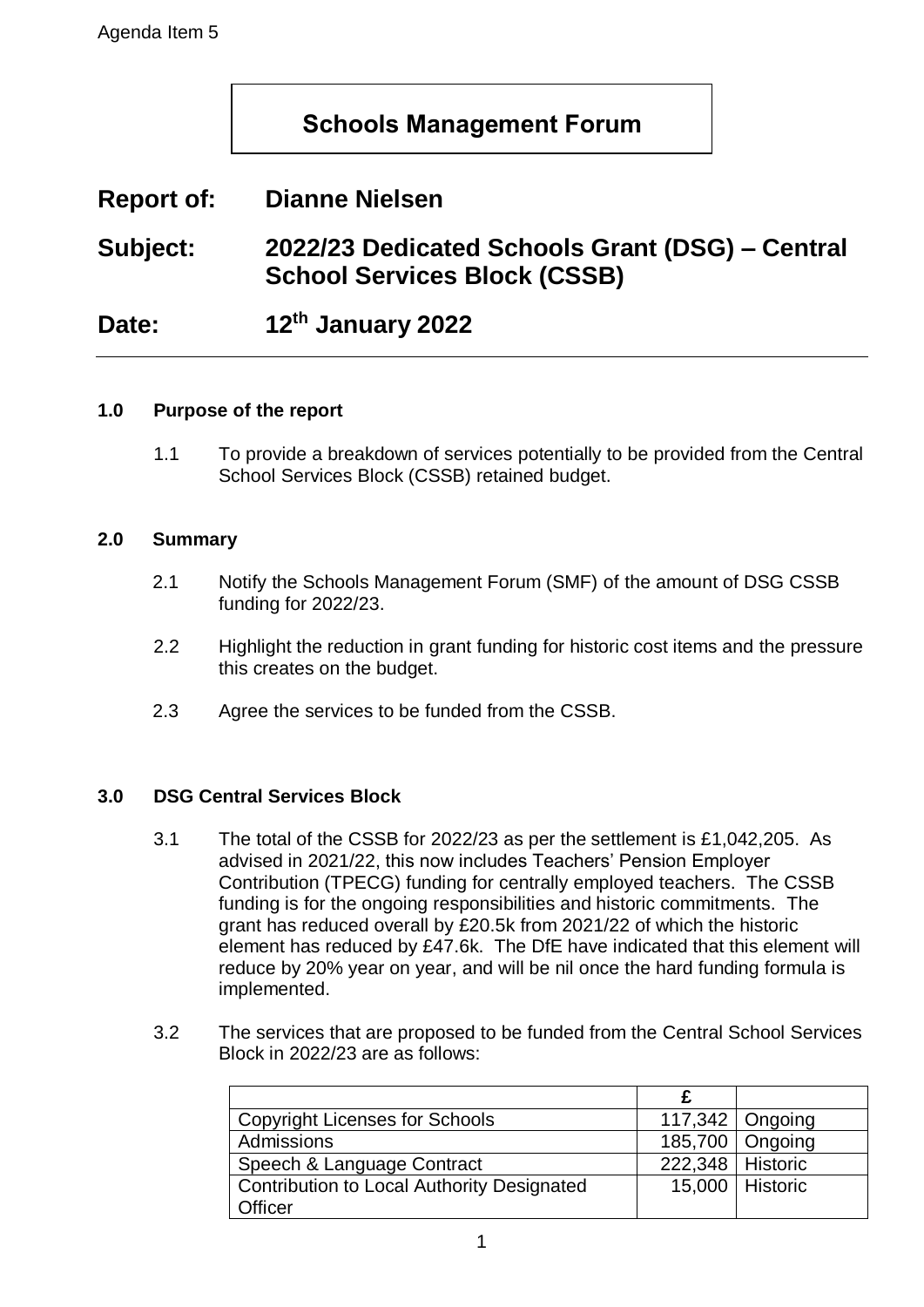|                                                                         | £         |                                                       |
|-------------------------------------------------------------------------|-----------|-------------------------------------------------------|
| <b>Schools Forum</b>                                                    | 5,200     | Ongoing                                               |
| <b>SEN Home to School Transport</b>                                     | 40,000    | Historic                                              |
| <b>Statutory Services for all Schools (previously</b><br>funded by ESG) | 408,264   | Ongoing                                               |
| Central Services Overheads to support the<br>above                      | 65,500    | <b>Historic</b><br>(£11,368)/<br>Ongoing<br>(£54,132) |
| <b>TPECG for Centrally Employed Teachers</b>                            | 67,725    | Ongoing                                               |
| Unallocated (ongoing responsibilities)                                  | 13,378    | Ongoing                                               |
| <b>TOTAL</b>                                                            | 1,140,457 |                                                       |
| <b>TOTAL DSG CSSB Grant</b>                                             | 1,042,205 |                                                       |
| <b>Shortfall in Funding</b>                                             | $-98,252$ |                                                       |

- 3.3 The above commitments has put a pressure on the budget of £98,252.
- 3.4 As the grant does not allow us to increase costs above the historic funding element for those commitments classified as historic, the proposal is that the DSG High Needs Block will fund the shortfall to support the continuation of the Speech & Language contract.
- 3.5 Of the ongoing responsibilities grant element, this leaves an unallocated amount of £13,378. Due to reduction in funding and the uncertainty of funding, the proposal is for this to be carried forward into reserves to support future years funding shortfalls.

## **4.0 Centrally Retained Budgets**

- 4.1 The following paragraphs explain in a bit more detail the services provided/paid for in each case.
- 4.2 The Copyright Licences budget pays for Copyright charges that the Council pay on behalf of all Middlesbrough Schools. The amounts deducted at source from the Council's DSG CSSB allocation received from the DfE.
- 4.3 The Admissions service consists of six members of staff and a budget for Admissions appeals. The appeals service is ran by Hartlepool Council on our behalf.
- 4.4 The Speech & Language budget pays for the Speech & Language SLA ran by South Tees CCG on behalf of all Middlesbrough Schools.
- 4.5 Contribution to Local Authority Designated Officer This is a statutory post and provides safeguarding support and advice to all Middlesbrough Schools.
- 4.6 Schools Management Forum This budget pays for the room hire and administration costs of Schools Management Forum meetings only. All other costs for officer support are included in other areas below.